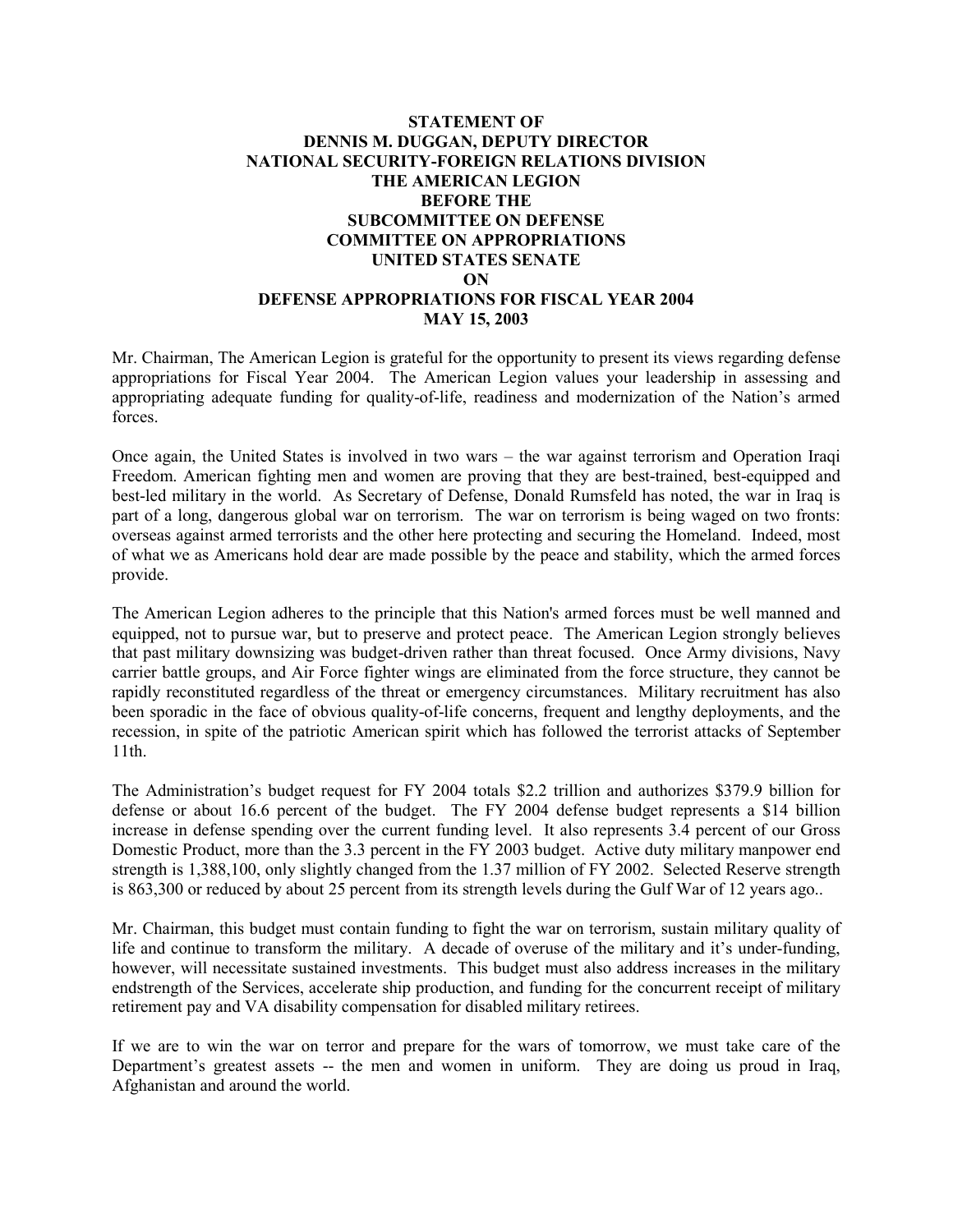In order to attract and retain the necessary force over the long haul, the military continues to look for talent in an open market place and to compete with the private sector for the best young people our nation has to offer. If we are to attract them to military service in the active and reserve components, we need to count on their patriotism and willingness to sacrifice, to be sure, but we must also provide them the proper incentives. They love their country, but they also love their families – and many have children to support, raise, and educate. We have always asked the men and women in uniform to voluntarily risk their lives to defend us; we should not ask them to forgo adequate pay and subject their families to repeated unaccompanied deployments and sub-standard housing as well.

The President's 2004 defense budget requests \$98.6 billion for military pay and allowances, including \$3.7 billion for a 2 percent to 6.3 percent pay raise and \$300 million for the option for targeted pay-raises for mid-grade officers and NCOs. It also includes \$4.2 billion to improve military housing, putting the Department on track to eliminate most substandard housing by 2007 – several years sooner than previously planned. It will also lower out-of-pocket housing cost for those living off-base from 7.5 percent to 3.5 percent in 2004 – so as to hopefully eliminate all out-of-pocket costs for the men and women in uniform by 2005.

Together, these investments in people are critical, because smart weapons are worthless to us unless they are in the hands of smart, well trained Soldiers, Sailors, Airmen, Marines and Coastguardsmen.

The American Legion's National Commander has visited American troops in South Korea, as well as a number of installations throughout the United States. During these visits, he was able to see first hand the urgent, immediate need to address real quality of life challenges faced by service members and their families. He has spoken with families on Womens' and Infants' Compensation (WIC). Quality of life issues for service members, coupled with heightened operational tempos, play a key role in the recurring recruitment and retention woes and should come as no surprise. The operational tempo and lengthy deployments must be reduced. Military missions were on the rise before September 11 and deployment levels remain high and the only way, it appears, to reduce repetitive overseas tours and the overuse of the Reserves is to increase military endstrengths for the services. Military pay must be on par with the competitive civilian sector. If other benefits, like health care improvements, commissaries, adequate quarters, quality child care, and impact aid for education are reduced, they will only serve to further undermine efforts to recruit and retain the brightest and best this nation has to offer.

#### **QUADRENNIAL DEFENSE REVIEW (QDR)**

Since the collapse of the Soviet Union in 1991, America has conducted three substantial assessments of its strategy and force structures necessary to meet the national defense requirements. The assessment by the first President Bush Administration ("Base Force" assessment) and the assessment by the Clinton Administration ("Bottom-Up Review") were intended to reassess the force structure in light of the changing realities of the post-Cold War world. Both assessments served an important purpose in focusing attention on the need to reevaluate America's military posture; but the pace of global change necessitated a new, comprehensive assessment of the current defense strategy for the 21st Century. The current QDR was formatted before September 11, 2001.

The American Legion has supported the force structure proposed by the Base Force Strategy: Maintaining 12 Army active duty combat divisions, 12 Navy aircraft carrier battle groups, 15 Air Force fighter wings and three Marine Corps divisions, and a total manpower strength of at least 1.6 million. The American Legion initially supported the theory behind the two-war strategy: if America were drawn into a war with one regional aggressor, another could be tempted to attack its neighbor, especially if this aggressor were convinced that America and its allies were distracted, lacked the will to fight conflicts on two fronts, or did not possess the military power to deal with more than one major conflict at a time. Determining the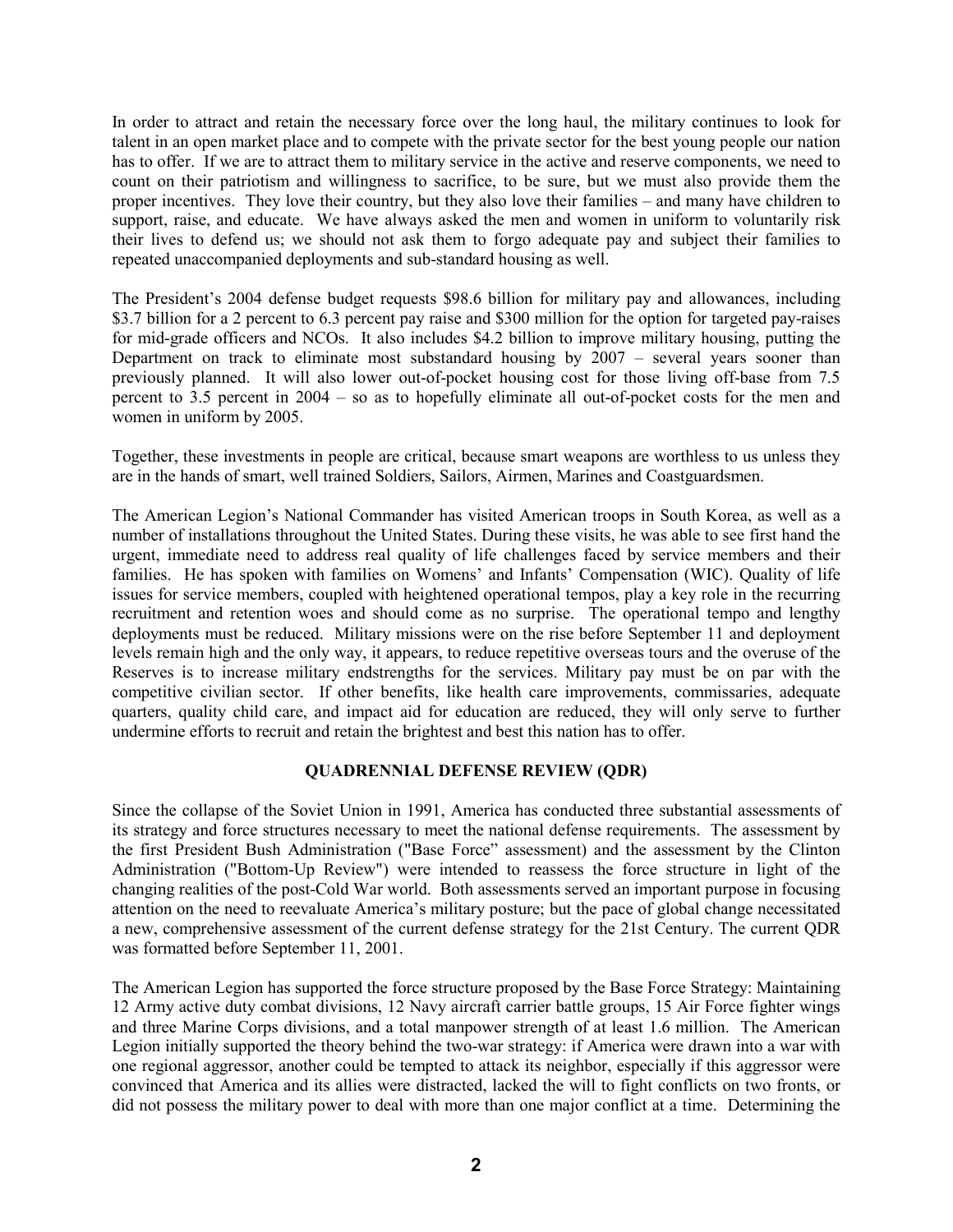right size of U.S. forces for more than one major conflict would provide a hedge against the possibility that a future adversary might mount a larger than expected threat. It would also allow for a credible overseas presence that is essential in dealing with potential regional dangers and pursuing new opportunities to advance stability and peace. The American Legion has always believed that any such strategy should be capabilities-based rather than budget-driven.

The two-war, nearly simultaneously, strategy was criticized as being too narrowly focused on preparing for two specific conflicts, was under-prepared for other contingencies and was never adequately resourced. We believe that for the strategy to be credible it must employ more robust force structures and continued increased budgeting to improve quality-of-life, readiness and modernization. The American Legion believes the "win-win" two-war Bottom-Up Review strategy was delusional. With growing worldwide commitments, America has a "win-hold" strategy, at best, with only 10 Army active combat divisions, three Marine divisions, 12 Navy carrier groups and eight National Guard Divisions to utilize.

The reality of a two-war strategy appears to have arrived. Once again, we have fought in the Persian Gulf while keeping an eye on developments in North Korea. The armed forces have appeared to be over committed for too long with their many missions to include preparation for conventional warfare, peacekeeping in the Balkans, counterguerilla operations in the Philippines and Colombia as well as Homeland Security and the global War on Terrorism to include combat operations in Iraq and Afghanistan.

The American Legion also believes America can no longer afford to become the world peace enforcer by dispatching forces on unbudgeted operations whether the United Nations passes or does not pass a resolution to do so. The American Legion believes Congress needs to remain involved in the decisionmaking process regarding the commitment of U.S. military forces. These forces should be deployed only when the vital national interests of America are clearly at stake, supported by the will of the American people and Congress, and a clear exit strategy exists. Congress needs to become involved in the policy of committing U.S. troops before troops are actively committed, not afterwards. Clearly, our war in Iraq has satisfied all these conditions. For that reason, the Armed Forces are deserving of congressional support for increased resourcing.

# **PROCUREMENT/TRANSFORMATION**

Only a few major systems currently in production would be funded in the FY 2004 defense budget. The funding level for procurement is improved but needs to be sustained. The American Legion fully supports the Army's Transformation Program. Major development programs that The American Legion also supports include the Air Force F-22 fighter and C-17, F/A-18Es for the Navy, and Joint Strike Fighters for the Air Force and Navy. Unquestionably, the Navy needs to upgrade its aging fleet and air arm as well as acquire more submarines. The American Legion strongly believes that the seven-ship rate of shipbuilding needs to be increased so that at least 8-10 ships are built annually.

If left unadvised, omissions in DoD's modernization budget will have the following implications:

- They will result in the continued deterioration of the defense industrial base.
- The future technological superiority of American forces will be at risk thereby increasing the danger to servicemembers should they be called into combat. We are currently retiring ships and aircraft faster than they are being built.
- The failure to replace and upgrade equipment in a timely manner will create a massive modernization shortfall in each of the military services and, possibly, lead to even more serious readiness problems in the long run.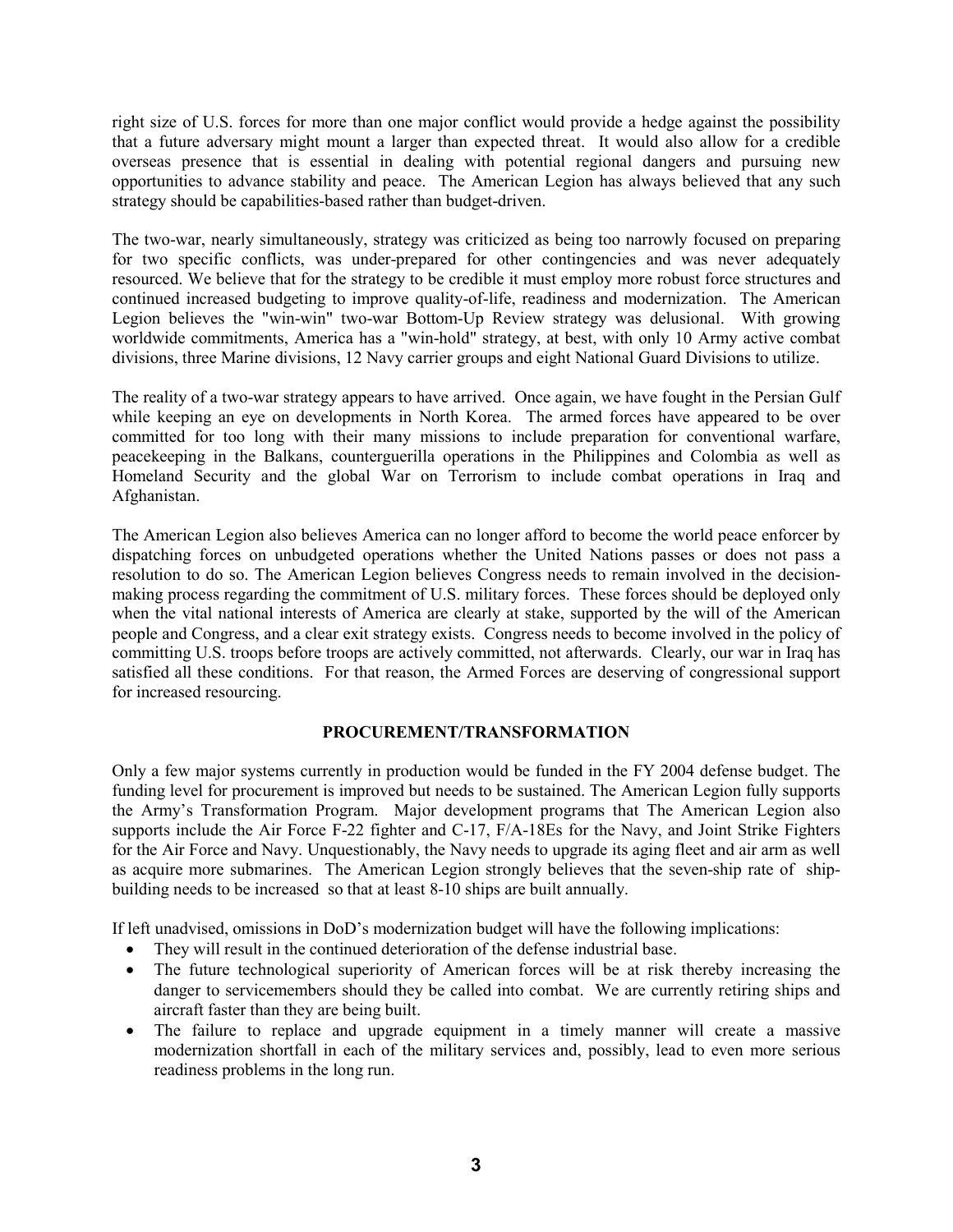America's winning technology in the Persian Gulf War, like its victorious all-volunteer force, did not develop overnight, but had its genesis in the decade of the 1980's. The modernization of the Armed Forces since the end of the Persian Gulf War, unfortunately, has been delayed and curtailed. The 2004 budget request is designed to advance each of the transformational goals mentioned by the Secretary of Defense in his Congressional testimony last year. It accelerates funding both for the development of transformation programs as well as by funding modernization. Recognizably, transformation is a process, and is a process that must continue. The Chairman of the Joint Chiefs of Staff during FY 1998 defense budget hearings called for procurement budgets of \$60 billion annually, which for the first time was reflected in the FY 2001 budget. Army procurement dollars alone have plummeted by almost 80 percent since the mid-1980's, and by 67 percent for all the services. Trade-offs to maintain readiness within budget constraints have caused the Services to cancel a number of weapons systems and to delay others.

A number of defense consulting firms have predicted that the armed forces are heading for a "train wreck" unless annual defense budgets called for procurement accounts in the \$118 billion range, rather than in the \$45-60 billion range.

The American Legion urges Congress to preserve America's defense industrial base by continuing to fund research, development and acquisition budgets so as to retain its technological edge in the 21st Century and assure that military production can surge whenever U.S. military power is committed. Some of these capabilities, such as tank production and shipbuilding, need to be retained. Key industrial capabilities that preserve more of the defense industrial base need to be identified and retained.

The American Legion opposes termination or curtailing of essential service modernization programs, diminution of defense industrial capabilities, and rejects the transfers of critical defense technologies abroad.

The American Legion firmly believes with the continuing threat of nuclear proliferation, America should retain its edge in nuclear capabilities as represented by the TRIAD system, and the highest priority should be the deployment of a national missile defense. Although the development and deployment of advanced theater missile defenses to protect U.S. forward deployed forces is imperative, any dismantling of acquisition programs to defend the American people is imprudent. America should continue to march on deploying an anti-ballistic missile detection and interception system that is capable of providing a highly effective defense against limited attacks of ballistic missiles. The price of maintaining a strong defense is expensive in terms of tax dollars, but failure to do so could prove much more expensive in terms of human lives and real threats to freedom. The national security framework provides the umbrella that allows Americans to work and prosper without fear. A strong national defense does not inhibit a strong economy; it complements it. Congress and the military establishment must spend tax dollars prudently and effectively. DoD must ensure that all aspects of its procurement and manning levels are responsible and disciplined.

#### **QUALITY OF LIFE**

The American Legion's major National Security concern is the enhancement of the quality of life issues for service members, Reservists, National Guardsmen, military retirees, and their families. During the 107th Congress, President Bush and Congress made marked improvements in an array of quality of life issues for military personnel and their families. These efforts are visual enhancements that must be sustained.

In the FY 2002 defense budget, the President and Congress addressed improvements to the TRICARE system to meet the health care needs of military beneficiaries; enhanced Montgomery GI Bill educational benefits; and the addressed homelessness throughout the veterans community. For these actions, The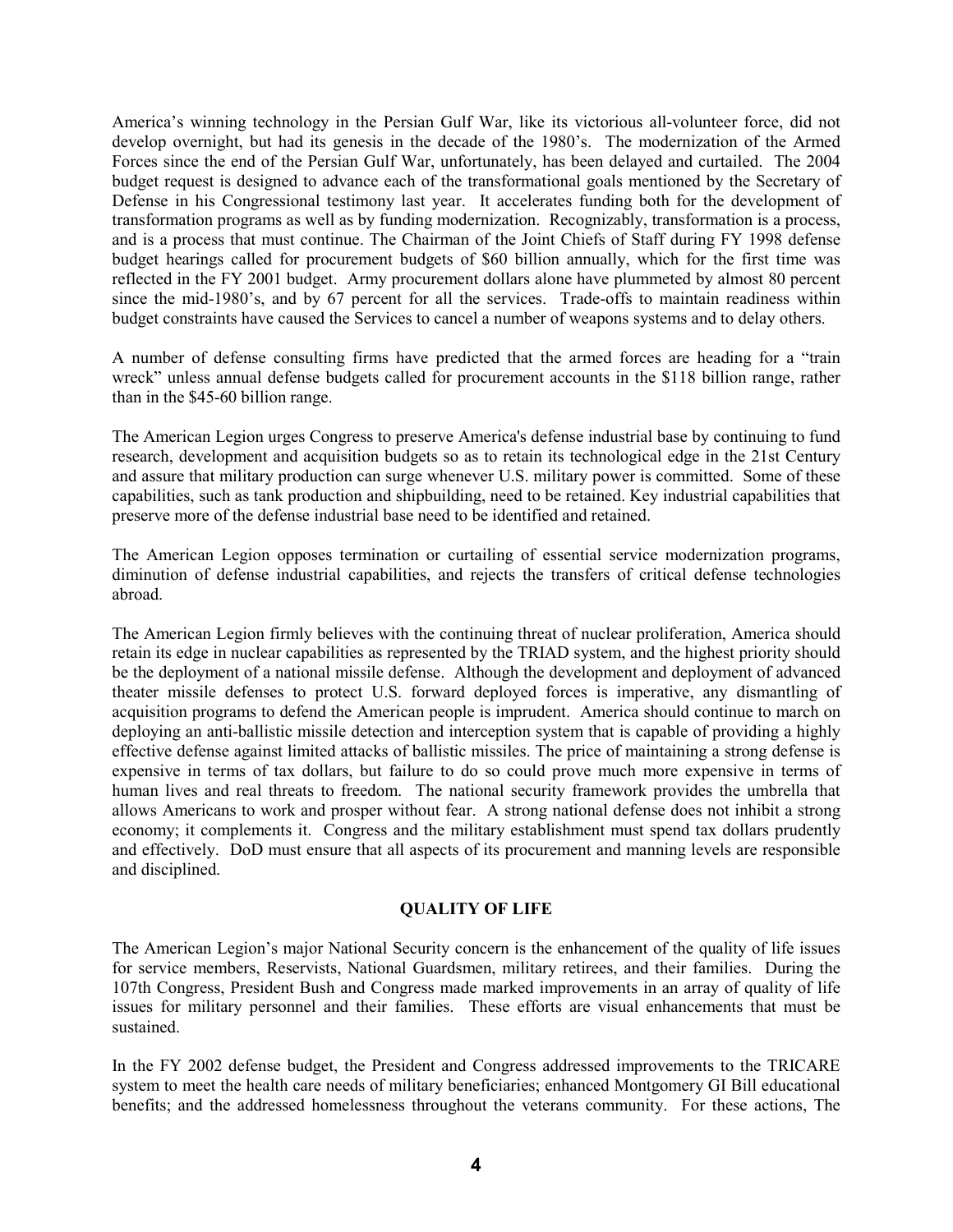American Legion applauds your strong leadership, dedication, and commitment. However, major issues still remain unresolved: the issue of concurrent receipt of full military retirement pay and VA disability compensation without the current dollar-for-dollar offset needs to be resolved as well as the need to improve Survivor's Benefits.

The American Legion will continue to argue that simple, equitable justice is one reason to authorize and fund concurrent receipt. Military retirees are the only Federal employees who must offset their retired pay with VA disability compensation. Also, proponents claim that the unique nature of military service, given their sacrifices and hardships, should merit these retirees receiving both military retired pay and VA disability compensation. For the past decade, many veterans' programs have been pared to the bone in the name of balancing the budget. Now, military retirees must pay premiums to TRICARE for full health care coverage for themselves and their immediate family members. Many veterans' advocates feel it is time that retirees receive compensation for these fiscal sacrifices.

Often, VA service-connected disability compensation is awarded for disabilities that cannot be equated with disabilities incurred in civilian life. Military service rendered in defense and on behalf of the Nation deserves special consideration when determining policy toward such matters as benefits offsets. The American Legion believes it is a moral and ethical responsibility to award disability compensation to the needs of disabled veterans, given the sacrifices and hardships they incurred during honorable military service to the Nation. We are also aware that many of the disabled retirees receive retirement pay that is beneath established poverty levels and by definition in Title 38 are "indigent" veterans.

Mr. Chairman, The American Legion and the armed forces owe you and this Subcommittee a debt of gratitude for your strong support of military quality of life issues. Nevertheless, your assistance is needed now more than ever. Positive congressional action is needed in this budget to overcome old and new threats to retaining the finest military in the world. Service members and their families continue to endure physical risks to their well being and livelihood, substandard living conditions, and forfeiture of personal freedoms that most Americans would find unacceptable. Worldwide deployments have increased significantly and the Nation is at war: a smaller armed forces has operated under a higher operational tempo with longer work hours, greater dangers, and increased family separations.

Throughout the drawdown years, military members have been called upon to set the example for the nation by accepting personal financial sacrifices. Their pay raises have been capped for years, and their health care system has been overhauled to cut costs, leaving military families with lessened access to proper health care. The American Legion congratulates the Congress for their quality-of-life enhancements. The system, however, is in dire need of continued improvement.

Now is the time to look to the force recruiting and retention needs. Positive congressional action is needed to overcome past years of negative career messages and to address the following quality of life features:

- Closing the Military Pay Gap With the Private Sector The previous Chairman of the Joint Chiefs of Staff stated that the area of greatest need for additional defense spending is "taking care of our most important resource, the uniformed members of the armed forces." To meet this need, he enjoined Members of Congress to "close the substantial gap between what we pay our men and women in uniform and what their civilian counterparts with similar skills, training and education are earning." But 11 pay caps in the past 15 years took its toll and military pay continues to lag behind the private sector at about 7.5 percent. With U.S. troops battling terrorism in the Persian Gulf, The American Legion supports the proposed 4.1 percent military pay raise, without a 2 percent reduction.
- Basic Allowance for Housing (BAH) For those who must live off base, the provision of the Basic Allowance for Housing (BAH) is intended to help with their out-of-pocket housing expenses. Secretary of Defense Rumsfeld set a goal of entirely eliminating average out-of-pocket housing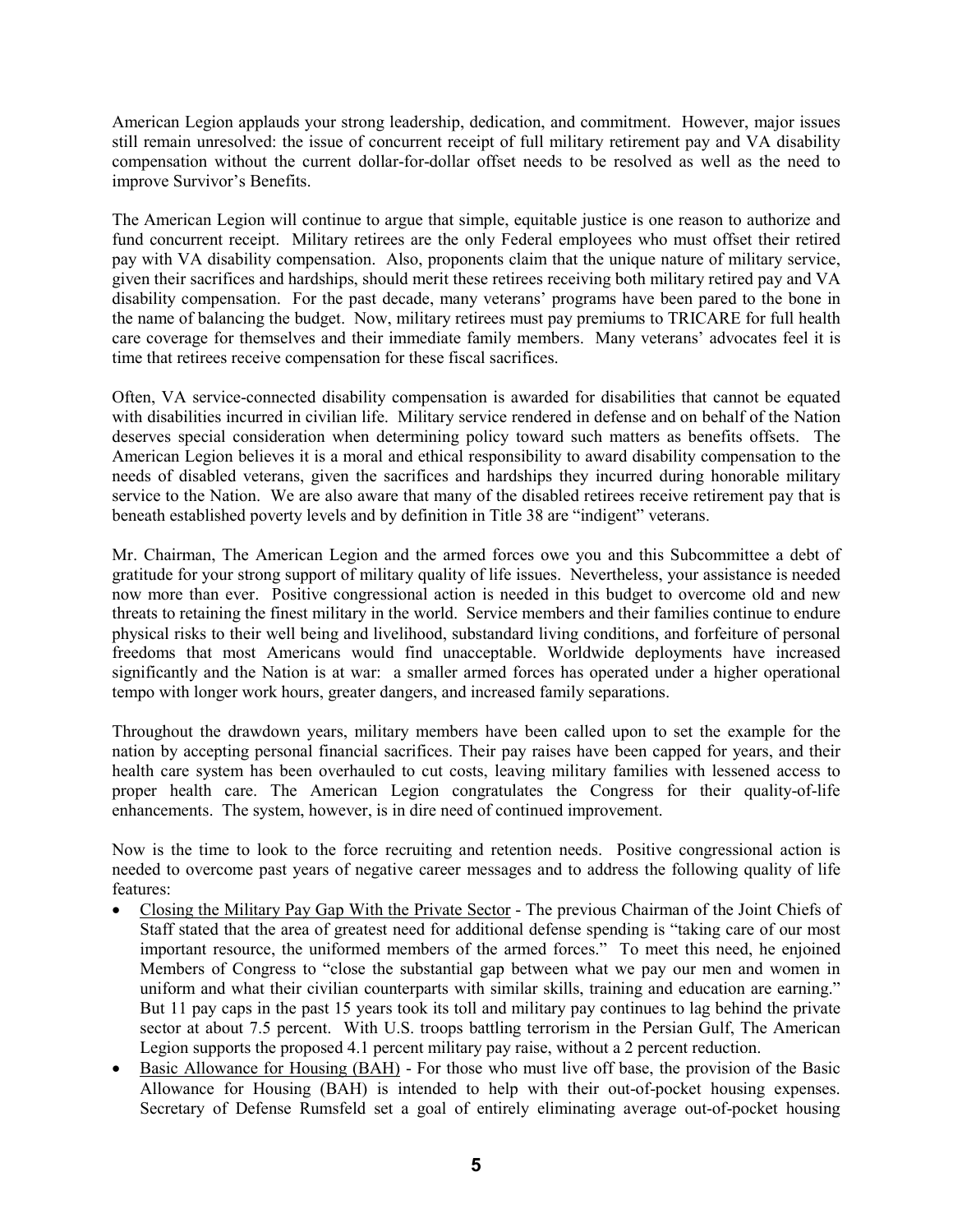expenses. This committee has taken strong steps in recent times to provide funding to move toward lowering such expenses. Please continue to work to close the gap between BAH and the members' average housing costs.

• Commissaries - Several years ago, DoD had considered closing some 37 commissary stores worldwide and reducing operating hours in order to resolve a \$48 million shortfall in the Defense Commissary Agency. Such an effort to reduce or dismantle the integrity of the military commissary system would be seen as a serious breach of faith with a benefit system that serves as a mainstay for the active and reserve components, military retirees, 100 percent service-connected disabled veterans, and others. The American Legion urges the Congress to preserve full federal subsidizing of the military commissary system and to retain this vital non-pay compensation benefit. Furthermore, The American Legion fully supports the full-time usage of commissary stores by members of the Reserve Components, that the system not be privatized, and that DECA manpower levels not be further reduced.

#### **RESERVE COMPONENTS**

The advent of smaller active duty forces reinforces the need to retain combat-ready National Guard and Reserve forces that are completely integrated into the Total Force. The readiness of National Guard and Reserve combat units to deploy in the War on Terrorism will also cost in terms of human lives unless Congress is completely willing to pay the price for their readiness. With only ten active Army divisions in its inventory, America needs to retain the eight National Guard divisions, in heightened readiness postures, as its life insurance policy.

Reliance on National Guard and Reserve forces has risen 13-fold over the pre-Gulf War era. This trend continues even though both reserve and active forces have been cut back 30 percent and about 25 percent, respectively, from their Cold War highs. Since the terrorist attacks on the American homeland on Sept. 11, more than 200,000 Guard and Reserve troops have been activated to support homeland defense and overseas operations in the War on Terror.

National Guard and Reserve service today involves a challenging balancing act between civilian employment, family responsibilities, and military service. Increasingly, National Guard and Reserve families encounter stressful situations involving healthcare, economic obligations, and employer uncertainty. Benefit issues of particular concern in this arena include:

- ♦ Review and upgrade the Reserve compensation and retirement system without creating disproportional incentives that could undermine active force retention;
- ♦ Restore the tax deductibility of non-reimbursable expenses directly related to Guard and Reserve training;
- ♦ Streamline the reserve duty status system without compromising the value of the compensation package;
- ♦ Improve Reserve Montgomery GI Bill (MGIB) benefits proportional to the active duty program;
- ♦ Allow reservists activated for 12 months or longer to enroll in the active duty MGIB:
- ♦ Allow them to accrue for retirement purposes all points earned annually; and
- ♦ Permit Guardsmen unlimited access to military commissaries.

Growing concerns are that the Reserve Components, especially the National Guard, should not be overused in contingency or peacekeeping operations, as these servicemembers have regular civilian jobs and families as well. The National Guard also has state missions in their home states. The American Legion understands that retention rates and, therefore, strength levels are falling in those states which have deployed or scheduled to deploy Guardsmen overseas. Governors of these states continue to express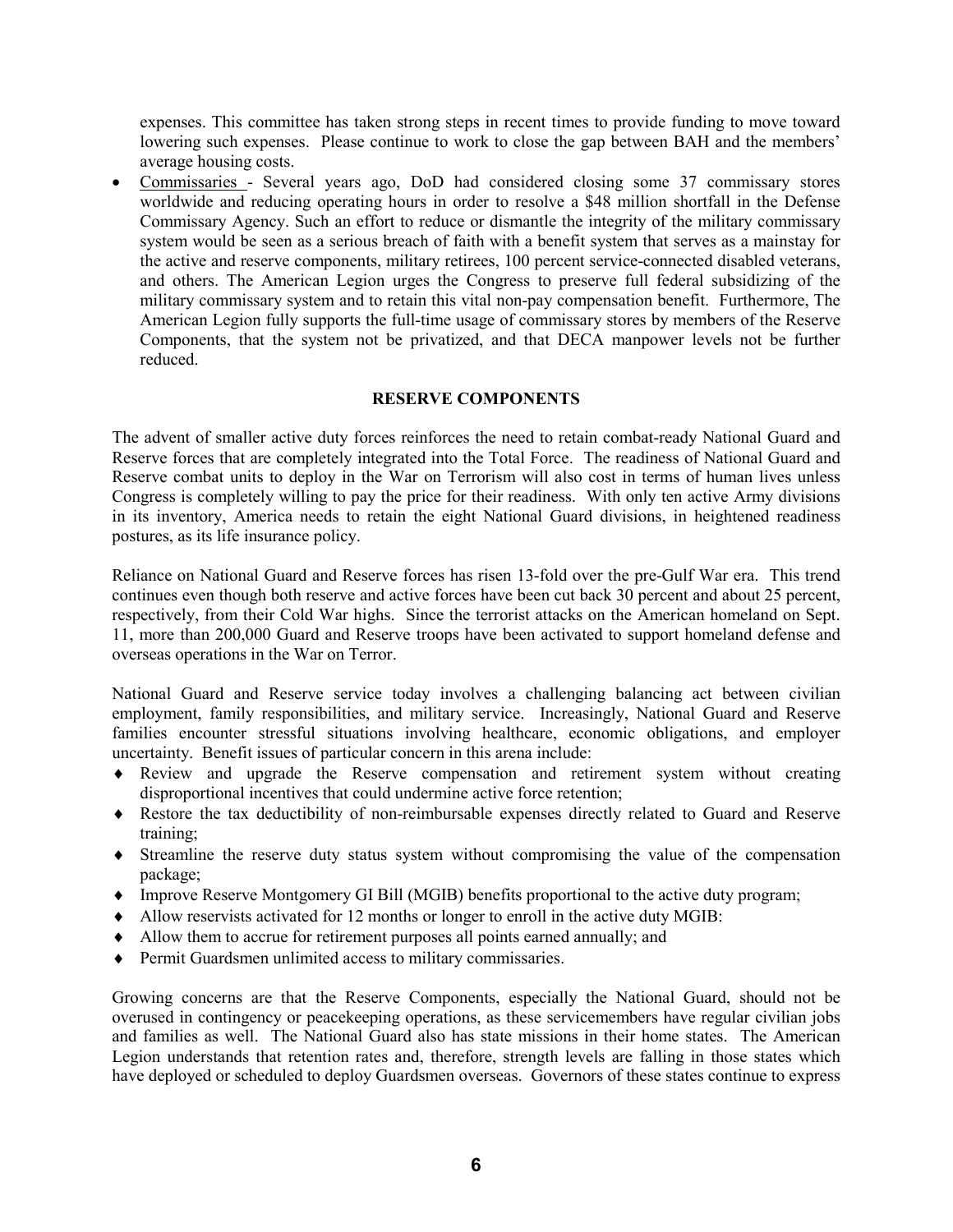concern that state missions will not be accomplished. The National Guard from 44 states have had a presence in 35 foreign countries.

The American Legion is also supportive of all proposed quality-of-life initiatives that serve to improve living and working conditions of members of the Reserve components and their families.

## **HEALTH CARE FOR MILITARY BENEFICIARIES**

Today, there are approximately 8.2 million beneficiaries in the military health care program. Military retirees and their dependents make up nearly one half of that number, and over 500,000 retirees have lost or will lose their access to military health care as a result of the closure of approximately 40 percent of military treatment facilities. Access to affordable health care, regardless of age, status or location, has represented a major concern among military retirees.

The creation of TRICARE for Life and a TRICARE Senior Pharmacy benefit in Public Law 106-398 was an historic triumph for Congress and those 1.3 million Medicare–eligible military retirees and dependents. While TRICARE for Life came with its own funding stream in FY 2002, authorization must be budgeted to provide for the program for FY 2004. The American Legion recommends that you continue to improve this important program by providing the necessary funding. The American Legion also applauds your work last year in eliminating TRICARE co-payments for active duty family members. We also salute the Department of Defense for reducing active duty time for Reservists to 30 days for their families to be eligible for TRICARE.

Although Congress enacted legislation to restore TRICARE to Medicare-eligible beneficiaries as a wraparound to Medicare (TRICARE for Life) and to improve TRICARE for active duty families, further improvements are still needed, especially for retired beneficiaries under age 65. TRICARE must be a consistent, reliable and equitable health care benefit for all uniformed services beneficiaries, regardless of age or geography.

The FY 2001 NDAA eliminated copays for active duty family members enrolled in Prime, and enacted TRICARE For Life (TFL) and TRICARE Senior Pharmacy (TSRx) for Medicare-eligibles. With TFL implementation complete Congress and DoD must turn their attention to improving serious shortcomings in healthcare benefits for TRICARE beneficiaries under the age of 65.

- Low reimbursement rates are causing providers to refuse any TRICARE patients or reduce the number of TRICARE patients they will treat, limiting beneficiary access and choice. Solution: Increase statutory (Medicare) payment rates; require use of existing authority to raise TRICARE rates where necessary to ensure sufficient numbers of participating providers.
- TRICARE is cumbersome to use and causes administrative hassles for providers and beneficiaries attempting to obtain authorization, expedite claim repayment, or move between regions. Solution: Improve TRICARE Prime enrollment procedures, portability, and beneficiary education. Decrease administrative burdens, eliminate non-availability statement requirements, streamline claims processing requirements with greater reliance on electronic claims technology, and eliminate unnecessary reporting requirements. Require TRICARE contractors to assist beneficiaries in finding TRICARE Standard providers.
- Institute "benefits plus benefits" reimbursement methodology. TFL pays beneficiary expenses not covered by Medicare ("benefits plus benefits"). For TRICARE Standard beneficiaries with other health insurance (OHI), TRICARE seldom pays expenses not covered by other insurance ("benefits less benefits"). Solution: Restore TRICARE reimbursement policy to pay up to what TRICARE would have paid had there been no OHI coverage (as was the policy before 1993).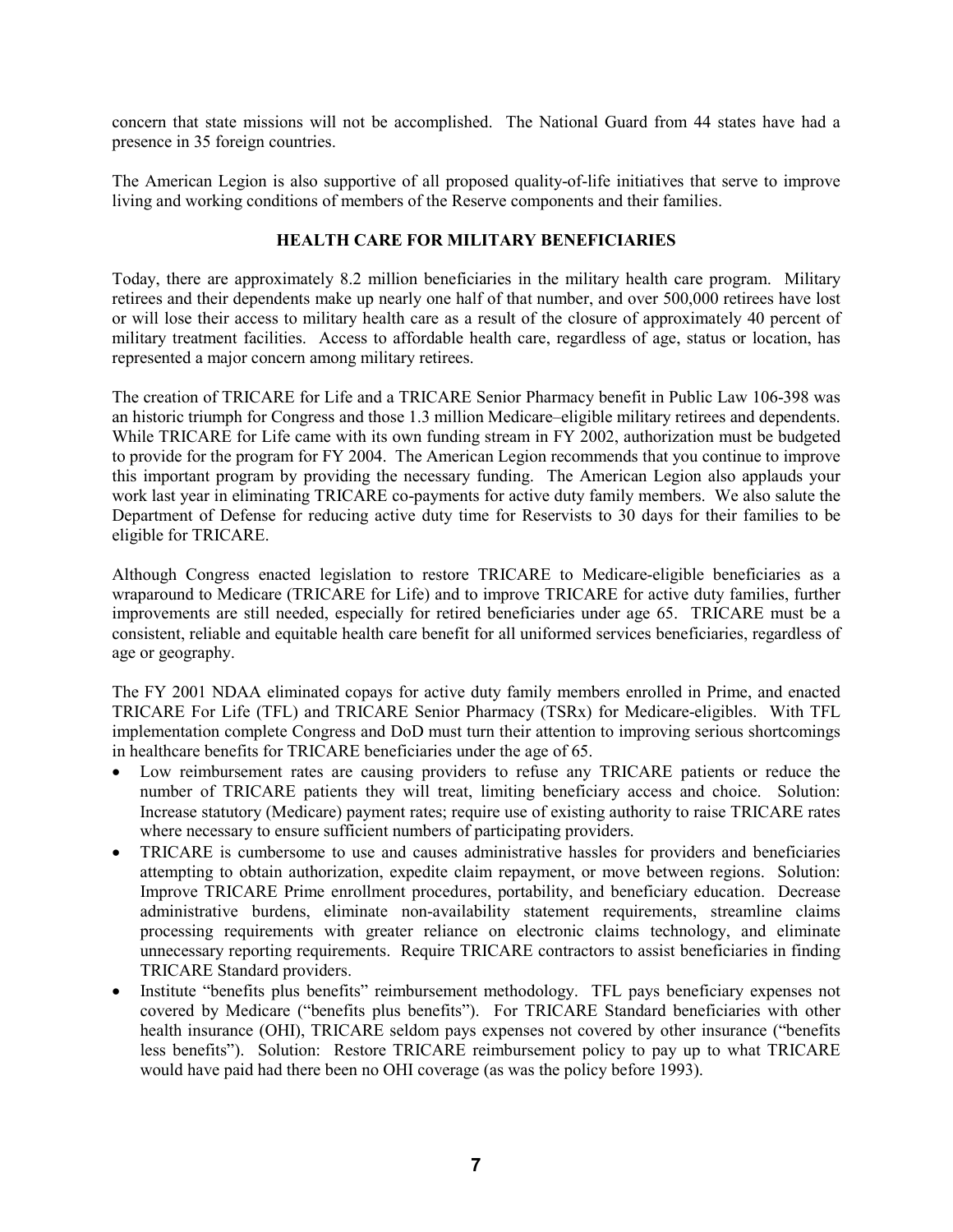Since the commencement of the first class of graduates of the Uniformed Services University of Health Sciences (USUHS) in 1980, over 3,200 physicians continue to pursue careers as physicians in the Army, Navy, Air Force and the U.S. Public Health Service each year. The USUHS education process emphasizes primary care medicine and also provides special training in military medicine and combat stress courses not found in civilian medical school curricula. USUHS graduates have also proven themselves willing to accept operational overseas assignments often viewed as less than desirable by civilian medical school graduates.

Both the FY 1996 National Defense Appropriations Act and the National Defense Authorization Act prohibit the closure of USUHS. The Defense Authorization Act also provided a five year prohibition on reducing the staffing levels of USUHS below the levels established as of October 1, 1993. The American Legion urges the Congress to resist any efforts to circumvent the law to downscale or close the USUHS. The American Legion is convinced that the USUHS is an economical source of career medical leaders who serve this nation during peace and war and provide military health care consistency and stability. The American Legion urges the Congress to retain and fully fund USUHS as a continued source of career military physicians for the Army, Navy, Air Force and US Public Health Service. The American Legion also supports the construction of an Academic Center to accommodate the USUHS Graduate School of Nursing.

### **OTHER MILITARY RETIREE ISSUES**

The American Legion believes strongly that quality-of-life issues for retired military members and families also are important to sustaining military readiness over the long term. If the Government allows retired members' quality-of-life to erode over time, or if the retirement promises that convinced them to serve are not kept, the retention rate in the current active-duty force will undoubtedly be affected. The old adage that you enlist a recruit, but you reenlist a family is truer today than ever as more career-oriented servicemembers are married or have dependents.

Accordingly, The American Legion believes Congress and the Administration must place high priority on ensuring that these long-standing commitments are honored:

- VA Compensation Offset to Military Retired Pay (Retired Pay Restoration) Under current law, a military retiree with compensable VA disabilities cannot receive full military retirement pay and VA disability compensation. The military retiree's retirement pay is offset (dollar-for-dollar) by the amount of VA disability compensation awarded. We would like to thank the committee for providing funding for the authorized special compensation programs; however, The American Legion supports restoration of retired pay (concurrent receipt) for *all* disabled military retirees. The purposes of these two compensation systems are fundamentally different. Longevity retirement pay is designed primarily as a force management tool to attract large numbers of high quality members to serve for at least 20 years. A veteran's disability compensation is paid for an injury or disease incurred or aggravated during military service. Monetary benefits are related to the residual effects of the injury or disease or for the physical or mental pain and suffering and subsequently reduced employment and earnings potential. The American Legion also urges that disabled retired Reservists' and those retired under the early retirement authority be eligible for the authorized Special Compensation programs. What better time to authorize and fund concurrent receipt than during this period of War?
- Social Security Offsets to the Survivors' Benefits Plan (SBP) The American Legion supports amending PL 99-145 to eliminate the provision that calls for the automatic offset at age 62 of the military SBP with Social Security benefits for military survivors. Military retirees pay into both SBP and Social Security, and their survivors pay income taxes on both. The American Legion believes that military survivors should be entitled to receipt of full Social Security benefits which they have earned in their own right. It is also strongly recommended that any SBP premium increases be assessed on the effective date, or subsequent to, increases in cost of living adjustments and certainly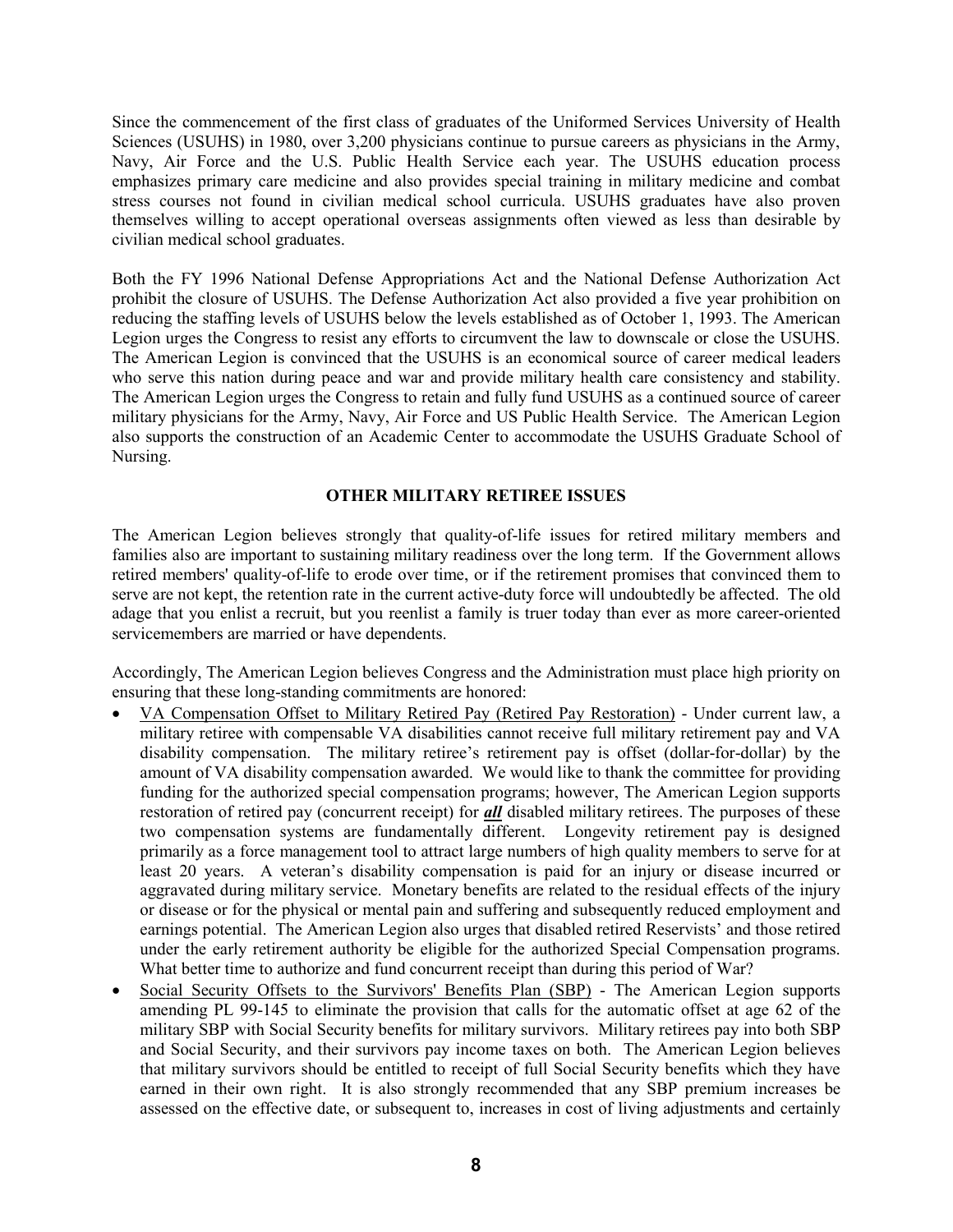not before the increase in SBP as has been done previously. In order to see some increases in SBP benefits, The American Legion would support a gradual improvement of survivor benefits from 35 percent to 55 percent over the next five-year period. The American Legion also supports initiatives to make the military survivors' benefits plan more attractive. Currently, about 75 percent of officers and 55 percent of enlisted personnel are enrolled in the Plan.

- Reducing the Retired Reservist age from 60 to 55 The American Legion believes that retirement pay should be paid sooner as many of these retirees will not live to their 60<sup>th</sup> birthday. Similarly, these retirees and their dependents should be eligible for TRICARE health care and other military privileges when they turn 55.
- Military Retired Pay COLAs Servicemembers, current and future, need the leadership of this Subcommittee to ensure Congress remains sensitive to long-standing contracts made with generations of career military personnel. A major difficulty is the tendency of some to portray all so-called "entitlement" programs, including military retirement, as a gratuitous gift from the taxpayer. In truth, military retired pay is earned deferred compensation for accepting the unique demands and sacrifices of decades of military service. The military retirement system is among the most important military career incentives. The American Legion urgently recommends that the Subcommittee oppose any changes to the military retirement system, whether prospective or retroactive, that would undermine readiness or violate contracts made with military retirees.
- The SBP Veterans Dependency and Indemnity Compensation (DIC) Offset for Survivors Under current law, the surviving spouse of a retired military member who dies from a service connected disability and was also enrolled in SBP, the surviving spouse's SBP benefits are offset by the amount of DIC (currently \$948 per month). A pro-rated share of SBP premiums is refunded to the widow upon the member's death in a lump sum, but with no interest. The American Legion believes that SBP and DIC payments, like military retirement pay and disability compensation, are paid for different reasons. SBP is elected and purchased by the retiree based on his/her military career and is intended to provide a portion of retired pay to the survivor. DIC payments represent special compensation to a survivor whose sponsor's death was caused directly by his or her uniformed service. In principle, this is a government payment for indemnity or damages for causing the premature loss of life of the member, to the extent a price can be set on human life. These payments should be additive to any military or federal civilian SBP annuity purchased by the retiree. There are approximately 31,000 military widows/widowers affected by the offset under current law. Congress should repeal this unfair law that penalizes these military survivors.
- Uniformed Services Former Spouses Protection Act (USFSPA) The American Legion urges Congressional support for amending language to PL 97-252, the Uniformed Services Former Spouses Protection Act. This law continues to unfairly penalize active-duty armed forces members and military retirees. USFSPA has created an even larger class of victims than the former spouses it was designed to assist, namely remarried active-duty service members or military retirees and their new family. The American Legion believes this law should be rescinded in its entirety, but as an absolute minimum, the provision for a lifetime annuity to former spouses should be terminated upon their remarriage. This is consistent with most divorce decrees. Based on this current provision, monthly provisions for life are being granted to former spouses regardless of marital status, need, or child custodial arrangements. The time has come to cease lifetime annuities to former military spouses, should they remarry. Judicial determinations of appropriate support should be determined on a caseby-case basis and not be viewed as an "entitlement" by former spouses as exists under current law. The American Legion urges hearings on the USFSPA.

#### **CONCLUSION**

Thirty years ago, America opted for an all-volunteer force to provide for the national security. Inherent in that commitment was a willingness to invest the needed resources to bring into existence a competent,